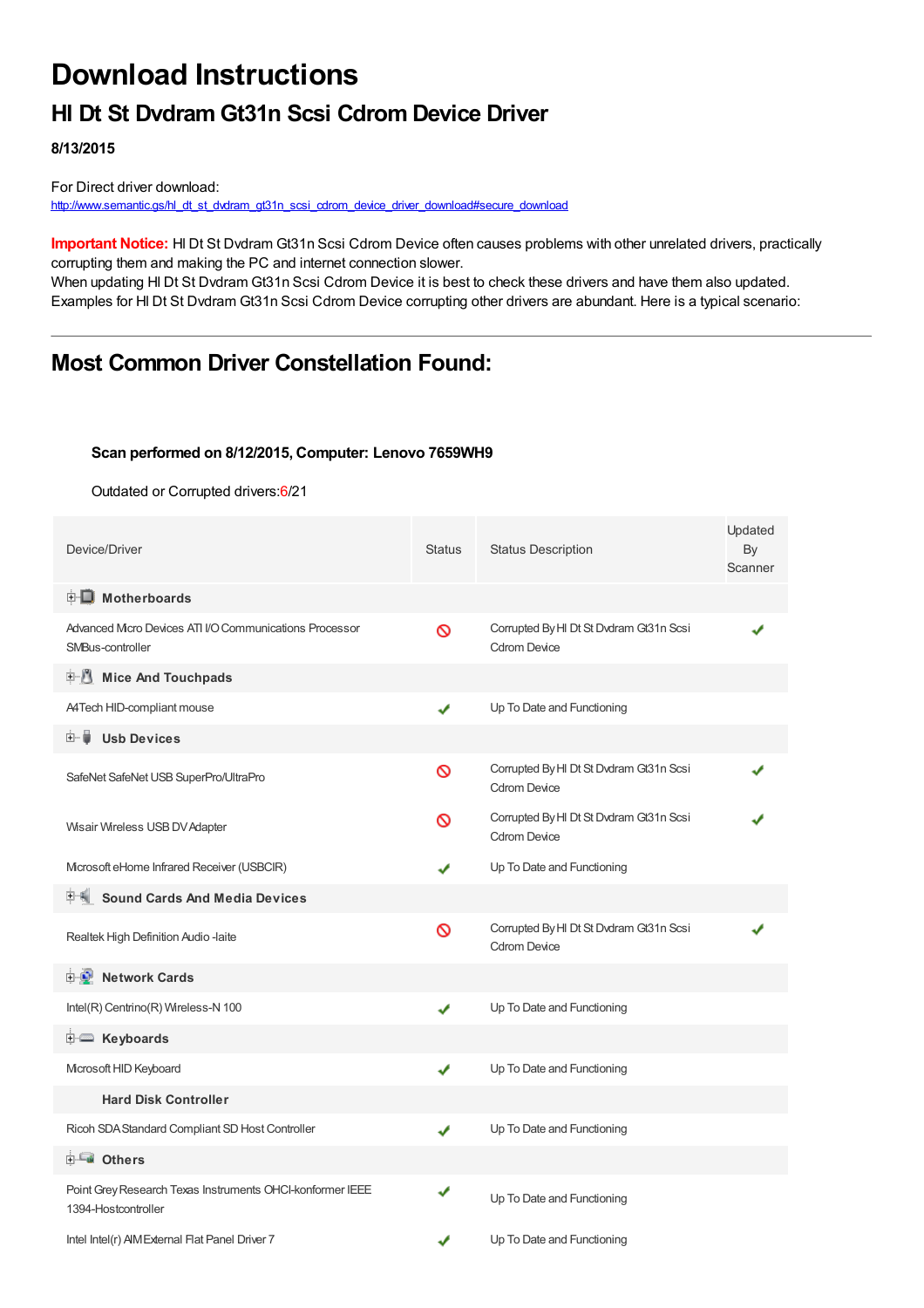| Texas Instruments Texas Instruments PCI-4510 CardBus<br>Controller | ✔ | Up To Date and Functioning                                     |  |
|--------------------------------------------------------------------|---|----------------------------------------------------------------|--|
| Mad Catz Programmable Support for Keyboard                         | ✔ | Up To Date and Functioning                                     |  |
| ENE ENE CB1410 Cardbus Controller                                  | J | Up To Date and Functioning                                     |  |
| Intel Intel(r) AIM External Flat Panel Driver 3                    |   | Up To Date and Functioning                                     |  |
| <b>D</b> Cameras, Webcams And Scanners                             |   |                                                                |  |
| Philips Philips SPC1030NC Webcam                                   | ∾ | Corrupted By HI Dt St Dvdram Gt31n Scsi<br><b>Cdrom Device</b> |  |
| 由 Video Cards                                                      |   |                                                                |  |
| ATI RADEON X300 Series Secondary                                   |   | Up To Date and Functioning                                     |  |
| input Devices                                                      |   |                                                                |  |
| Logitech Logitech Optical Tilt Wheel Mouse                         | ✔ | Up To Date and Functioning                                     |  |
| <b>E-TP</b> Port Devices                                           |   |                                                                |  |
| MediaTek MediaTek PreLoader USB VCOM Port (COM51)                  | J | Up To Date and Functioning                                     |  |
| <b>D</b> Monitors                                                  |   |                                                                |  |
| Sony Digital Flat Panel (1024x768)                                 | ଷ | Corrupted By HI Dt St Dvdram Gt31n Scsi<br><b>Cdrom Device</b> |  |
| 中国 Mobile Phones And Portable Devices                              |   |                                                                |  |
| <b>Acer NOKIA</b>                                                  |   | Up To Date and Functioning                                     |  |

## **Hl Dt St Dvdram Gt31n Scsi Cdrom Device Driver Models:**

| <b>Driver Model</b>                                                  | <b>Original</b><br><b>Upload</b><br><b>Date</b> | Last<br><b>Modification</b> | <b>Driver File</b>                                                                | <b>File</b><br><b>Size</b> | <b>Most</b><br><b>Compatible</b><br><b>Computer</b><br><b>Model</b> | Availabilty<br>To<br><b>Scanner</b> |
|----------------------------------------------------------------------|-------------------------------------------------|-----------------------------|-----------------------------------------------------------------------------------|----------------------------|---------------------------------------------------------------------|-------------------------------------|
| <b>HI Dt St Dydram Gt31n Scsi</b><br>Cdrom Device 2.1091.12          | 9/17/2014                                       | 8/6/2015                    | izopv-2.1091.12.exe                                                               | 73kb                       | <b>WIPRO WIV37455-</b><br>0252.                                     | ✔                                   |
| <b>HI Dt St Dydram Gt31n Scsi</b><br><b>Cdrom Device 2.11.1341.1</b> | 11/4/2014                                       | 8/3/2015                    | hl_dt_st_dvdram_gt31n_scsi_cdrom_device-161kb Lenovo 1024AMJ,<br>2.11.1341.1.exe  |                            |                                                                     | ✔                                   |
| <b>HI Dt St Dydram Gt31n Scsi</b><br><b>Cdrom Device 822.144</b>     | 9/4/2014                                        | 8/7/2015                    | hl_dt_st_dvdram_gt31n_scsi_cdrom_device-73kb<br>822.144.exe                       |                            | Panasonic CF-<br>53JAWZYDE,                                         | J                                   |
| <b>HI Dt St Dydram Gt31n Scsi</b><br><b>Cdrom Device 4062.14</b>     | 11/26/2014                                      | 8/8/2015                    | hl_dt_st_dvdram_gt31n_scsi_cdrom_device-<br>161kb<br>4062.14.exe                  |                            | Sony VGN-<br>Z41XRD_B,                                              | J                                   |
| <b>HI Dt St Dydram Gt31n Scsi</b><br><b>Cdrom Device 60342.1</b>     | 8/19/2014                                       | 8/9/2015                    | hl_dt_st_dvdram_gt31n_scsi_cdrom_device-48kb<br>60342.1.exe                       |                            | Fujitsu S6410C,                                                     | ✔                                   |
| <b>HI Dt St Dydram Gt31n Scsi</b><br><b>Cdrom Device 22378</b>       | 2/6/2015                                        | 8/7/2015                    | cgn-22378.exe                                                                     |                            | <b>IBM IBM</b><br>128kb IntelliStation MPro-<br>[922962J,           |                                     |
| HI Dt St Dvdram Gt31n Scsi<br><b>Cdrom Device 321.126</b>            | 10/26/2014                                      | 8/5/2015                    | bbtpbvok-321.126.exe                                                              | 194kb                      | Fujitsu<br>FM/NFC60BJ.                                              | ✔                                   |
| <b>HI Dt St Dydram Gt31n Scsi</b><br><b>Cdrom Device 63892.1</b>     | 8/11/2014                                       | 8/7/2015                    | hl_dt_st_dvdram_gt31n_scsi_cdrom_device- 91kb<br>63892.1.exe                      |                            | Compag EC537AA-<br>ABZ SR1549IT<br>IT530,                           |                                     |
| <b>HI Dt St Dydram Gt31n Scsi</b><br><b>Cdrom Device 2.10324</b>     | 1/24/2015                                       | 8/3/2015                    | hl_dt_st_dvdram_gt31n_scsi_cdrom_device-<br>182kb EasyNote_MX36-U-<br>2.10324.exe |                            | <b>Packard Bell</b><br>051,                                         |                                     |
| <b>HI Dt St Dydram Gt31n Scsi</b><br><b>Cdrom Device 82986</b>       | 11/25/2014                                      | 8/8/2015                    | hl_dt_st_dvdram_gt31n_scsi_cdrom_device- 50kb<br>82986.exe                        |                            | Toshiba SATELLITE<br>L875-12M                                       |                                     |
| <b>HI Dt St Dydram Gt31n Scsi</b>                                    | $12/26/2014$ $8/1/2015$                         |                             | hl_dt_st_dvdram_gt31n_scsi_cdrom_device-105kh Onio P15vBM                         |                            |                                                                     |                                     |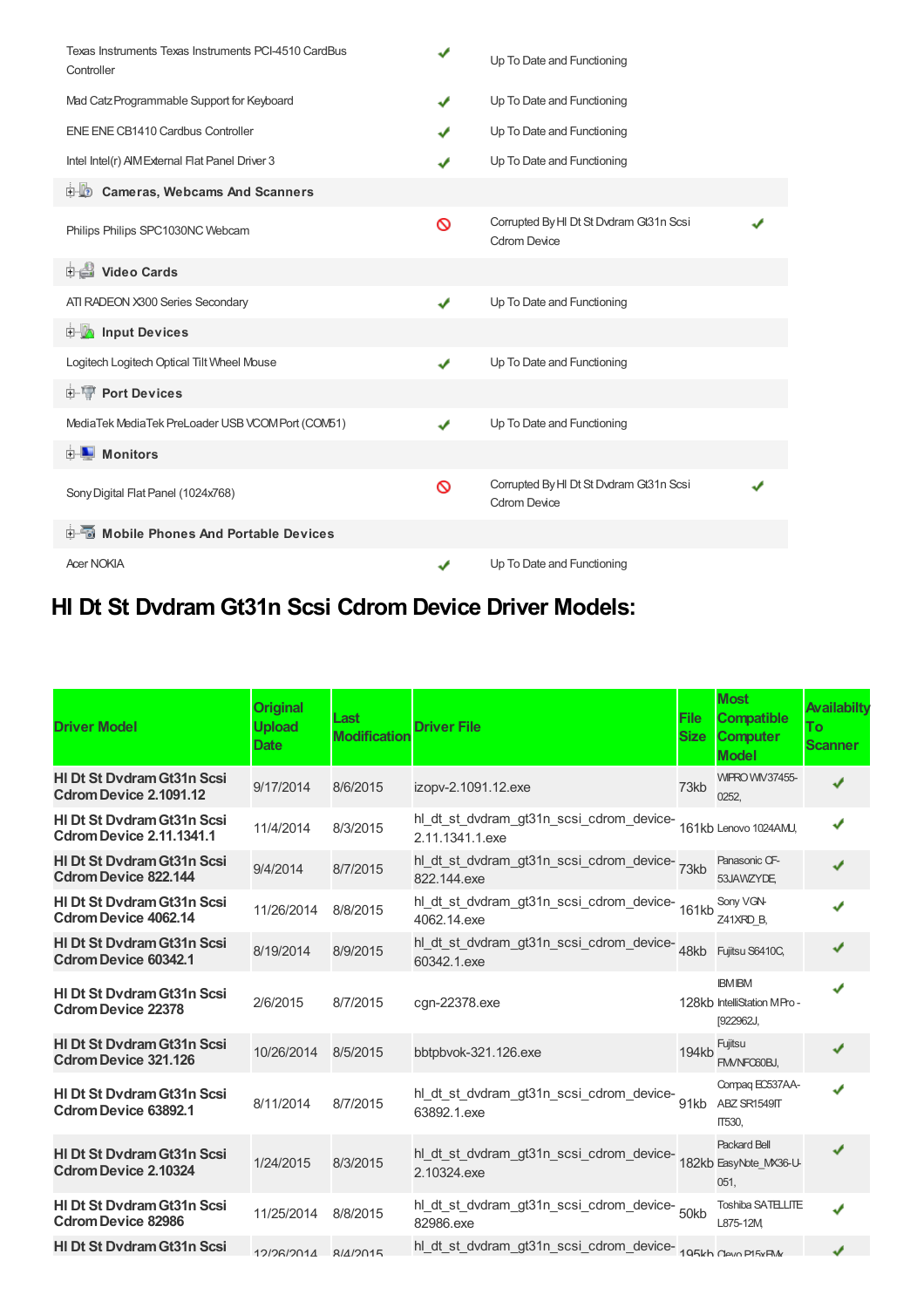|                                                                        |            |           |                                                                            |      | <b>IUUIW UUTU IUALITA,</b>                                    |   |
|------------------------------------------------------------------------|------------|-----------|----------------------------------------------------------------------------|------|---------------------------------------------------------------|---|
| <b>Cdrom Device M31.1242</b>                                           |            | U/T/L     | m31.1242.exe                                                               |      |                                                               |   |
| HI Dt St Dvdram Gt31n Scsi<br><b>Cdrom Device 3023</b>                 | 8/24/2014  | 8/8/2015  | hl_dt_st_dvdram_gt31n_scsi_cdrom_device-<br>156kb ASUS F80S,<br>3023.exe   |      |                                                               |   |
| <b>HI Dt St Dydram Gt31n Scsi</b><br><b>Cdrom Device 31.1849</b>       | 2/4/2015   | 8/1/2015  | hl_dt_st_dvdram_gt31n_scsi_cdrom_device-64kb HPCompaq610,<br>31.1849.exe   |      |                                                               |   |
| <b>HI Dt St Dydram Gt31n Scsi</b><br><b>Cdrom Device 1.10480</b>       | 11/10/2014 | 8/8/2015  | hl_dt_st_dvdram_gt31n_scsi_cdrom_device-<br>139kb<br>1.10480.exe           |      | <b>Packard Bell</b><br>IXTREME 6238,                          |   |
| <b>HI Dt St Dvdram Gt31n Scsi</b><br>Cdrom Device 2.1001.13            | 12/12/2014 | 8/4/2015  | hl_dt_st_dvdram_gt31n_scsi_cdrom_device-<br>25kb<br>2.1001.13.exe          |      | Samsung<br>400B4Z/A01TH,                                      |   |
| <b>HI Dt St Dydram Gt31n Scsi</b><br><b>Cdrom Device 201.160</b>       | 7/23/2014  | 8/8/2015  | hl_dt_st_dvdram_gt31n_scsi_cdrom_device-42kb<br>201.160.exe                |      | <b>IBM IBM System</b><br>x3400 MB Server -<br>[7379KFG,       |   |
| <b>HI Dt St Dvdram Gt31n Scsi</b><br><b>Cdrom Device 1.12936</b>       | 11/15/2014 | 8/3/2015  | hl_dt_st_dvdram_gt31n_scsi_cdrom_device-<br>34kb<br>1.12936.exe            |      | Panasonic CF-<br>53AAC34ZG,                                   |   |
| <b>HI Dt St Dvdram Gt31n Scsi</b><br>Cdrom Device 322.161.1            | 11/7/2014  | 8/8/2015  | hl_dt_st_dvdram_gt31n_scsi_cdrom_device-28kb<br>322.161.1.exe              |      | <b>KOHJINSHA</b><br><b>APERA Series,</b>                      |   |
| <b>HI Dt St Dydram Gt31n Scsi</b><br><b>Cdrom Device 1.11.1671.1</b>   | 12/24/2014 | 8/6/2015  | hl_dt_st_dvdram_gt31n_scsi_cdrom_device-<br>177kb<br>1.11.1671.1.exe       |      | HPNH836AV-ABA<br>m9500z.                                      |   |
| <b>HI Dt St Dydram Gt31n Scsi</b><br><b>Cdrom Device 73261.1</b>       | 9/16/2014  | 8/8/2015  | hl_dt_st_dvdram_gt31n_scsi_cdrom_device-213kb IBM262842U,<br>73261.1.exe   |      |                                                               |   |
| <b>HI Dt St Dvdram Gt31n Scsi</b><br><b>Cdrom Device 33428</b>         | 8/8/2014   | 8/5/2015  | hl_dt_st_dvdram_gt31n_scsi_cdrom_device-<br>123kb RATNUM1001<br>33428.exe  |      | <b>MAXDATA</b><br><b>МБ,</b>                                  |   |
| HI Dt St Dvdram Gt31n Scsi<br><b>Cdrom Device 60938</b>                | 11/26/2014 | 7/31/2015 | hl_dt_st_dvdram_gt31n_scsi_cdrom_device-44kb<br>60938.exe                  |      | Sony VPCCW29FS,                                               |   |
| <b>HI Dt St Dydram Gt31n Scsi</b><br><b>Cdrom Device O337</b>          | 10/26/2014 | 8/5/2015  | hl_dt_st_dvdram_gt31n_scsi_cdrom_device-<br>33kb<br>o337.exe               |      | LG R470-KR30K,                                                |   |
| HI Dt St Dvdram Gt31n Scsi<br><b>Cdrom Device S70686</b>               | 10/3/2014  | 8/5/2015  | hl_dt_st_dvdram_gt31n_scsi_cdrom_device-<br>151kb<br>s70686.exe            |      | NEC VERSAE6300<br>RNF41103088,                                |   |
| <b>HI Dt St Dydram Gt31n Scsi</b><br><b>Cdrom Device 401.133</b>       | 8/3/2014   | 8/6/2015  | 401.133.exe                                                                |      |                                                               |   |
| <b>HI Dt St Dydram Gt31n Scsi</b><br><b>Cdrom Device 22434</b>         | 1/15/2015  | 8/9/2015  | hl_dt_st_dvdram_gt31n_scsi_cdrom_device-<br>182kb LGLM70-PKJE<br>22434.exe |      |                                                               |   |
| HI Dt St Dvdram Gt31n Scsi<br><b>Cdrom Device 81.1790</b>              | 12/17/2014 | 8/5/2015  | hl_dt_st_dvdram_gt31n_scsi_cdrom_device-<br>81.1790.exe                    | 66kb | Panasonic CF-<br>19TH187QW,                                   |   |
| <b>HI Dt St Dydram Gt31n Scsi</b><br><b>Cdrom Device 71.1289</b>       | 8/9/2014   | 8/5/2015  | ahxn-71.1289.exe                                                           |      | 169kb HPP7-1102,                                              |   |
| <b>HI Dt St Dvdram Gt31n Scsi</b><br>Cdrom Device 1.101.187            | 1/2/2015   | 8/7/2015  | uwgf-1.101.187.exe                                                         |      | <b>IBM IBM System</b><br>171kb x3400 M2 Server -<br>[783734G, |   |
| <b>HI Dt St Dydram Gt31n Scsi</b><br>Cdrom Device O2.1322.16           | 8/25/2014  | 8/9/2015  | hl dt_st_dvdram_gt31n_scsi_cdrom_device-<br>o2.1322.16.exe                 |      | 108kb HP Pavilion dv8000,                                     | ✔ |
| <b>HI Dt St Dvdram Gt31n Scsi</b><br><b>Cdrom Device 21.1409</b>       | 2/1/2015   | 8/8/2015  | gcuoxyr-21.1409.exe                                                        |      | 56kb Fujitsu FM/NB18C,                                        | ✔ |
| HI Dt St Dvdram Gt31n Scsi<br><b>Cdrom Device 31.1636</b>              | 8/27/2014  | 8/6/2015  | hl_dt_st_dvdram_gt31n_scsi_cdrom_device-<br>137kb<br>31.1636.exe           |      | Toshiba SATELLITE<br>C855-23Z,                                | ✔ |
| <b>HI Dt St Dvdram Gt31n Scsi</b><br>Cdrom Device 2.11.1664            | 12/14/2014 | 8/2/2015  | saiz-2.11.1664.exe                                                         |      | 153kb Fujitsu FM/NFD40,                                       |   |
| HI Dt St Dvdram Gt31n Scsi<br><b>Cdrom Device 30266</b>                | 9/28/2014  | 8/9/2015  | ecxahphpk-30266.exe                                                        |      | 181kb HPP6580t,                                               | ✔ |
| <b>HI Dt St Dvdram Gt31n Scsi</b><br><b>Cdrom Device 2.131.12.11.1</b> | 10/18/2014 | 8/5/2015  | hl_dt_st_dvdram_gt31n_scsi_cdrom_device-46kb<br>2.131.12.11.1.exe          |      | <b>IBM8185NUZ,</b>                                            | ✔ |
| HI Dt St Dvdram Gt31n Scsi<br><b>Cdrom Device 1.11.121.14</b>          | 8/19/2014  | 8/7/2015  | hl_dt_st_dvdram_gt31n_scsi_cdrom_device-<br>72kb<br>1.11.121.14.exe        |      | Toshiba Dynabook<br><b>BX/31L2,</b>                           |   |
| <b>HI Dt St Dvdram Gt31n Scsi</b><br>Cdrom Device O31.141.13           | 12/9/2014  | 8/5/2015  | hl_dt_st_dvdram_gt31n_scsi_cdrom_device-<br>129kb<br>o31.141.13.exe        |      | Dell Inspiron 20<br>Model 3045,                               |   |
| HI Dt St Dvdram Gt31n Scsi<br><b>Cdrom Device 83897</b>                | 1/18/2015  | 8/8/2015  | hl_dt_st_dvdram_gt31n_scsi_cdrom_device-25kb<br>83897.exe                  |      | NEC PC-<br>LS150FS1TB,                                        |   |
| <b>HI Dt St Dvdram Gt31n Scsi</b><br><b>Cdrom Device 2.101.12.19</b>   | 11/28/2014 | 8/9/2015  | hl_dt_st_dvdram_gt31n_scsi_cdrom_device-130kb MCJZ37S,<br>2.101.12.19.exe  |      |                                                               |   |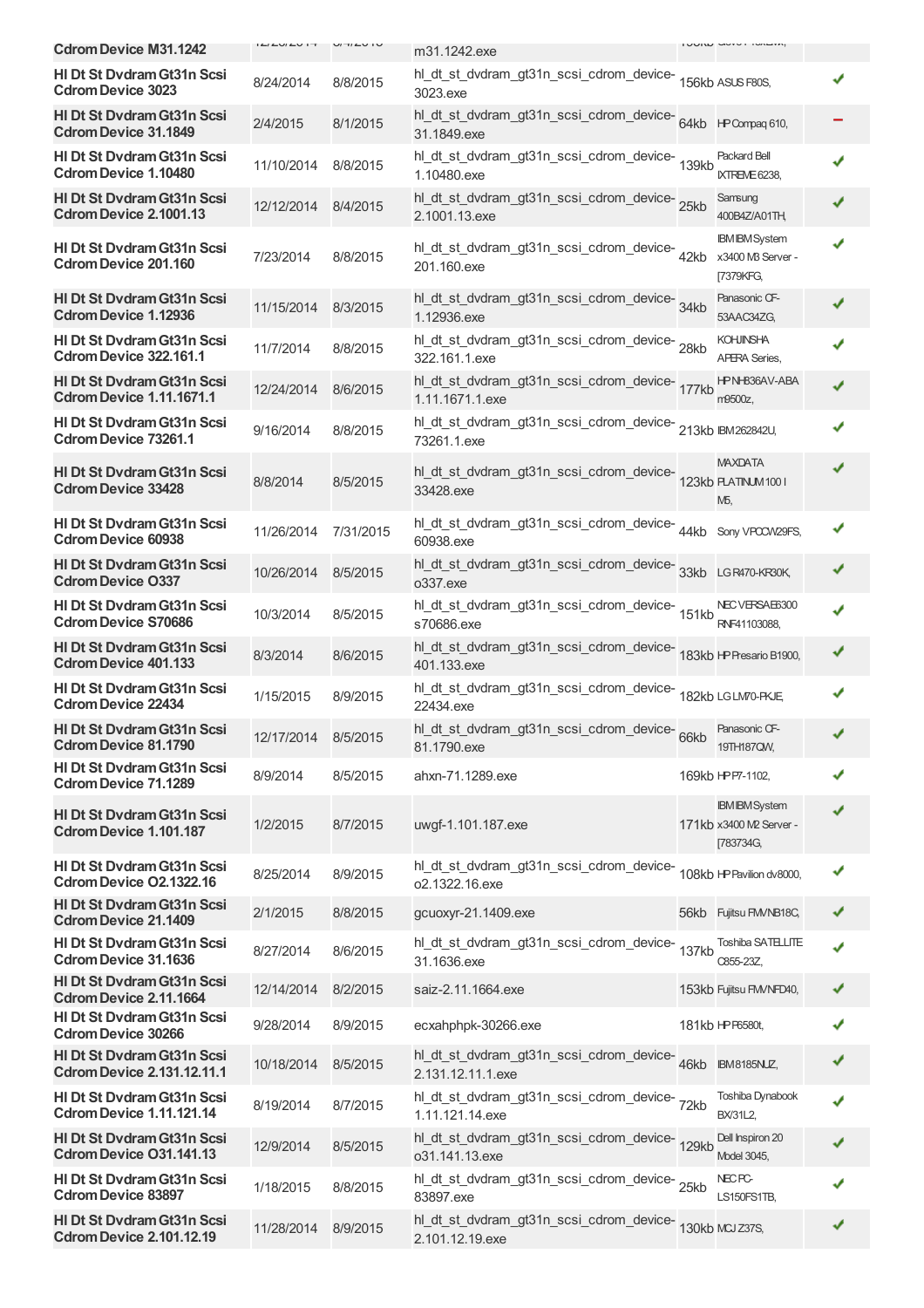| <b>HI Dt St Dydram Gt31n Scsi</b><br><b>Cdrom Device 70423</b>   | 12/22/2014 | 8/2/2015  | hl_dt_st_dvdram_gt31n_scsi_cdrom_device-<br>70423.exe                     |       | 162kb Lenovo 7661ZRG.                            |   |  |
|------------------------------------------------------------------|------------|-----------|---------------------------------------------------------------------------|-------|--------------------------------------------------|---|--|
| <b>HI Dt St Dydram Gt31n Scsi</b><br>Cdrom Device 302.102.1      | 1/12/2015  | 7/31/2015 | hsk-302.102.1.exe                                                         | 59kb  | HPEJ210AA-ABS<br>m7270.se.                       |   |  |
| <b>HI Dt St Dydram Gt31n Scsi</b><br>Cdrom Device 1.1901.1       | 8/26/2014  | 8/2/2015  | hl_dt_st_dvdram_gt31n_scsi_cdrom_device-<br>1.1901.1.exe                  | 138kb | HPEZ090AA-ACP<br>w 5510.at.                      |   |  |
| <b>HI Dt St Dydram Gt31n Scsi</b><br><b>Cdrom Device 83961.1</b> | 12/11/2014 | 8/7/2015  | hl_dt_st_dvdram_gt31n_scsi_cdrom_device-<br>83961.1.exe                   |       | Compag PN124AA-<br>112kb ABUSR1219UK<br>GB440,   |   |  |
| <b>HI Dt St Dydram Gt31n Scsi</b><br><b>Cdrom Device 43976</b>   | 8/11/2014  | 8/4/2015  | hl_dt_st_dvdram_gt31n_scsi_cdrom_device-<br>34kb LGP1-5005P,<br>43976.exe |       |                                                  |   |  |
| <b>HI Dt St Dydram Gt31n Scsi</b><br>Cdrom Device 1.10332.1      | 9/24/2014  | 8/5/2015  | hl_dt_st_dvdram_gt31n_scsi_cdrom_device-174kb<br>1.10332.1.exe            |       | <b>Toshiba SATELLITE</b><br>C850-12M             | ✔ |  |
| <b>HI Dt St Dydram Gt31n Scsi</b><br><b>Cdrom Device 1.10288</b> | 9/5/2014   | 8/3/2015  | hl_dt_st_dvdram_gt31n_scsi_cdrom_device-<br>128kb<br>1.10288.exe          |       | Toshiba Dynabook<br>Qosmio T851/D8EB.            | √ |  |
| <b>HI Dt St Dydram Gt31n Scsi</b><br><b>Cdrom Device 3997</b>    | 9/5/2014   | 8/1/2015  | ntklo-3997.exe                                                            | 37kb  | <b>IBM IBM System</b><br>x3200 M2 -<br>[4367]6A, | ✔ |  |

## **Typical Driver constellation for scanned computers:**

### **Data derived from 1151 scans made on these 411 computers from 8/5/2014 to 7/31/2015:**

Clevo W870CU, HP EC588AA-ABU m7151.uk, Panasonic CF-W7DWJQJR, HP PS318AA-ABYt870.dk, HP HP Compaq 6730s, NEC PC-LL550HG1F, HP D1290se-ABS PS353AA,HPHPCompaq 6715b, Seneca Pro76566,HPHPCompaq 8710p, IBMSystem x3630 M3 -[7377AC1,HPHPCompaq dc7100 CMT,NECFC-S16W, BenQ Joybook P51, NEC PC-VT5500DE1, NEC MS-6303, Packard Bell IMEDIAMC9601, Dell S5400SF, HP 810-150se, HP HP Compaq nc6120, Sony VGC-JS53FB P, Lenovo ThinkPad X130e, Fujitsu FMVNS3EE, Lenovo ThinkPad T430s, WIPROWIV37455-1090, Intel IntelDQ965GF,Compaq KY775AA-AB1 CQ3010KL,Compaq GC662AA-ABASR5113WM, SonyVGN-NW120J, LGR580-U.ARC3BT,HPProLiantDL360G5, IBM8212W4R, ASUSZ9PE-D16 Series, Toshiba Dynabook T552/36FWK, NECPC-MY26RAZ77S96, Toshiba DynabookCX/2213CMSW, SonyVPCCW18FG, LGLS75-26SLCE1, SonyVGN-SZ79GN\_C, Toshiba SATELLITEC850-A817, Toshiba SATELLITEL850-1KZ, EMachines EL1352, Lenovo 1038DBG, LGP210-G.AEW3C1, SonyVGN-FW12G\_W, SonyVPCEB19GX, WIPROWSG59355W7S-0014, Toshiba Qosmio D730, LG V960-UH50K, Toshiba SATELLITE L850-1M6, Fujitsu FMALX60W, HP P6725de, NEC PC-VY16AEDERFW1, Acer TravelMate 250, HP HP Compaq dc7600 Base Convertible Mnito, Toshiba Dynabook REGZAPC D731/T7DRS, Toshiba Dynabook T552/36FBK, Panasonic CF-W2FWPAXP, HP PN133AA-ABU t770.uk, Lenovo ThinkPad T60p, SAMSUN NP-R510-FS04NL, HP HP Compaq nw8000, HP H9-1390ef, Acer Veriton M-480G, Samsung

RV420/RV520/RV720/E3530/S3530/E3420/E3520,HPEL521AA-AB1 a1329k, BiostarGF8200C M2+,HPP6-2440ef,HCL Infosystems LUMINA2-LD, Lenovo IdeaPad S9e,HP200-5410es, PanasonicCF-30CTWAZBM, IBM8145LUC,HPG5360fr-m, IBMThinkPad T21, Packard Bell IMEDIAH5190,HPH8-1525eg, Lenovo ThinkPad X60,Compaq NY574AA-ABMCQ5205LA,HPHPENVY13 Notebook PC,HPHPProBook 6560b,GatewayP-6312 HSN, Packard Bell IMEDIAX9678 AIO, Toshiba Satellite X505, IBMIBMx3850-[88632RU,HPPS294AA-ABZt840.it, Fujitsu CELSIUSR920 POWER,HP1618, MDGComputers Prism Vx7500VTi,HPM8417c-ABAm8417c,HP Pavilion dv8000, HP P2-1191d, IBM2888WRS, HP3639, Sony VGN-SZ57SN C, Sony VPCEA2AFJ, HPS5-1021p, Uniwill L51AI Serial, Toshiba SATELLITE C855-19N, MTAC 9008D, ASUS VX5, HP Presario V5000, Sony VGN-CS325J, Acer Acer 8935G, BenQ Joybook S42, Fujitsu FMMF58CMW, Fujitsu FMMXNN281, Gateway P-7805g, Fujitsu FMVTE90YD, HP EC658AA-ABH W5170.NL, IBM ThinkPad R50e, Sony VPCL229FJ, Fujitsu FMVF52CTWG, Sony VGN-TZ35AN, HP HP 655 Not3book PC, Lenovo ThinkPad X301, Sony VGN-TZ15AN, HP KZ794AA-ABMa6630la, MSI MS-7733, Lenovo ThinkPad X200s, Sony PCG-Z505SX, Sony VGN-TZ37TN\_B, Lenovo Lenovo G470, SonyVPCL22AJ, IBM2662MQG, SonySVS13125CHB, ASUSBM5295,HPFR471AA-UUWa6655sc, Lenovo ThinkCentre M57, SonyVGN-TZ37LN\_R, SonyPCG-K14, LGR560-UAPW3E, IBM622138G, Sony VGN-CR363, AnabelleB Pedra BA10, Gateway 510 sku, Sony SVF1532C4E, AVD & ATI P030A, IBM8183DGU, HP D7222T-ABAA350E, HP PS422AA-ABG m1277a, Lenovo ThinkStation D20, HP P9921A-ABA743c, CASPER CASPERPRO, NEC PC-BL350DW6B, HP S5680t, Sony SVL2412V1EB, MSWGmbH&Co. KGIntel DP55WB,Omni OTC-H3222D00, Fujitsu ESPRIMOE5731, IBM8307KSU,GatewayGT5042j, LGR560-U.ABLGL,Gigabyte MSH61PI-EX, NEC PC-VG32SVZGH, Toshiba Dynabook Satellite T42 240E/5W, Compaq Evo N610c, NEC PC-MK34HEZEH, IBMIBMIntelliStation MPro -[922962J, HP KJ325AA-ABG a6440a, Seneca T69968, Toshiba Satellite 1415, Lenovo 2007WVJ, LGF1-2242HS, HPVC906AA-ABFIQ842f, Toshiba Dynabook MX33KRD, Lenovo A619137, HP ProLiant WS460c Gen8 WS Blade, HP HP Compaq nx7400, Shuttle XP400, Sony VGN-S45C\_S, Fujitsu D2178-A1, Biostar GF8200C M2+, Panasonic CF-Y5LW8AXS,HP600-1390, Acer Aspire AG3731,HPVG244AA-ABUp6235uk, LGX130-G.A7B6T,GatewayP-171XFX, SonyVGN-SZ7RMN\_B,Gateway510 2900039, IBM 2373X1E,HPHPPavilion zd7000A, IBM2672EU1, Lenovo IdeaPad S9e, Fujitsu FMVTE90YD, IBMIBMSystem x3100 M4 -[258242Z, PanasonicCF-30KAP002B,HPH9- 1390ef, NEC PC-VY16MEXJRFHX, HP HP d530 SFF, HP WK697AA-ABD p6329de, AT TRILINE PROFI I102, HP FJ470AAR-ABAm9357c, Sony VGN-SR36GN\_B, Gateway FX7026, HPHP Pavilion dv9700, QUANMAXWB1, HPHP Pavilion TS14 Notebook PC, Sony VPCW21A7E, Sony SVE15138CGS, Lenovo ThinkCentre M70e, Compaq RR472AA-ABFSR2102FR,NECPC-MY26XRZJTSBJ,NECPC-LL3508D, Lenovo ThinkPad Edge E525,HPPresario R3200,Gateway564GE, LGR590-PR70K, Panasonic CF-53JAWZYDE, Gigabyte P35C-S3, Toshiba Dynabook Satellite T42 240E/5W, IBYTE AS471100, Gateway GZ7108TV, Compaq EG217AA-ABG SR1699AN AN540, Packard Bell IPower J9000, MSWGmbH&Co. KGIntel DP55WB, IBM818388J, LGS1-M402E1,HPHPPavilion dv9700, IBMEserver xSeries 335 -[8676LSX, Acer Aspire5739, NEC PC-MY18ABZE4, Panasonic CF-SX1WEVHR, EMachines J4492, HP LX909ES#ABZ, HP HP Pavilion dv8000, LGFS-2.AARAG, EMachines 5260IT, Compaq PS430AA-ABG SR1380AN AN510, LGLW75-SGGV3, HP110-010xt, Acer AS5732Z, Sony VGN-CS26G\_P, Epson Endeavor NY3300S, HPHP Pavilion dv9660 Notebook PC, HP D7217M-ABA533, Acer Aspire 8730G, Mitsubishi AL12FBHEZ42W, HP KZ692AA-ABU m9373.UK, Fujitsu FMXNBLQ2Z, HP DX2250 MT SRP KMAT, Lenovo ThinkCentre M58e,HPP6-2475eo, PanasonicCF-19TH187QW, Lenovo 20BECTO1WW, LGS1-MDGLG, Zenith Z-Book, Lenovo Y310, Lenovo 20ANCTO1WW, Packard Bell IMedia 8002 EU, IBM2373B37, Packard Bell Imedia S3270, NEC PC-VW978WG01, Dell Dimension 9100, NEC PC-VW970BS, Sony VGN-FW170D, Toshiba SATELLITE PRO L870-179, Compaq ER922AA-ABA SR1834NXNA661, HP EG601AA-AB1 a1212k, HP HP Pavilion dv2700, Packard Bell EASYNOTE PB62S00106, Compaq VT590AA-ABMCQ2404LA, Compaq DC477A-ABAS3100NXNA111, HP VN310AA-UUG HPE-020be, HP GG020AA-AB3 g3085l, Compaq P2800N P170X520WC25EC, Lenovo ThinkStation D20,HPRY889AA-UUWm7795.sc, Fujitsu LIFEBOOKC1410, Packard Bell IMEDIAB2218 UK, SonyVGN-TZ92S, Toshiba SATELLITEC855-1LC, SonyVPCZ23M9E, WIPROWSG59355W7S-0014,HPFK785AA-A2L s3620f, Extracomputer D3128-B2,HPKX568AA-UUWm9364.sc,Compaq PS269AA-ABU SR1360UK GB510, Toshiba SATELLITE C875-15F, IBM818361U, HP NQ867AA-UUZ m9650ch, LG E500-K.APCAY, Lenovo ThinkPad T510, HP KT316AA-ABE m9253.es, HP GU519AA-UUW a6233.sc, HP Db234a-abg 504a, Dell Vostro 3555, Sony VPCCB2M0E, Lenovo 6457WTU, Compaq VN469AA-UUZ CQ5235CH, Acer Veriton M-480G, Supermicro X9DR3-F, Acer Aspire L3600, NEC PC-MJ30AAZ76, Sony VGN-FW41E\_H, Panasonic CF-S9JYKADP, Sony VGN-FW56E, ATAT-IQON, Packard Bell EasyNote\_MX37-U-005,Compaq AY552AA-AB5 CQ3118HK, Lenovo 3000 J200 Desktop, Lenovo 6464WAM, Lenovo ThinkPad X121e, Samsung R510/P510, SAMSUN R610, HP HP Compaq nx6120, Panasonic CF-W8GWEZFN2, Sony VGN-FE17SP, ASUS ET2400IGTS-H61, Gigabyte Z68MA-D2H-B3, Panasonic CF-F9JYFCDR, Sony VGC-LB92S, HP HP HDX16, Sony VGN-AW50DB\_H, Sony VGN-FW17\_B, NEC RNG41146695, Lenovo SS09254503, Toshiba Dynabook T552/36FBK, Toshiba SATELLITE C855-27U, Sony VGN-AW150Y, Gateway NV59C, CASPER CASPERPRO, Lenovo 6075Y74, Notebook MIV2290, Sony VGN-FW26G\_B, Fujitsu FPC03050DK, Lenovo ThinkPad X61 Tablet, SonyVGN-TZ15AN, Toshiba Satellite A100-999, MSI MS-A95311,NECPC-MY21AESED983, Packard Bell IMEDIA6556, HP P6620jp, Fujitsu FMMLX50WD, HP RF759AA-ABF s7640.f, NEC PB12V00106, NOVATECH MBB-44308D, HP HP Compaq dx6120 MT, ASUS BP5275, HPH9-1050sc, NEC PC-VY16MEXJRFHX, PCWARE IPMQ45, HPHP Pavilion dv9000 GU136EA#ABF, Fujitsu FMMFD75RG, LG P210-GE2PK, Compaq PX629AA-ABU SR1429UKGB520, Compag Presario 6330CA Intel WIV68805-0072, ASUS R052CE, Toshiba Dynabook TV/64KWHYD, Sony VGN-A290, Hora Hora4000, HP Pavilion dv4000, NEC PC-MY20RBZ74, NEC PC-LL550KJ1K, Toshiba Dynabook Qosmio F20/590LS, ASUS N53Jf, NEC NEC POWERMATE S8310-2001, Lenovo ThinkPad Z61t, Lenovo 7659W29, Lenovo ThinkPad X1 Carbon, Toshiba SATELLITEC55-A-1CR,Open Labs Neko/Miko, LGP210-GE2PK, PanasonicCF-30CCQCZBM,HPES131AA-UUZt3415.ch,HPHPCompaq 6530b,HPHPdc5000 SFF, Packard Bell IMEDIAB2501 BE,HPP6374A-ABG720a, Toshiba Satellite C850D-DSK, SonyVGN-B90PSY, HPRZ433AA-ABVa6031.me, Intel D965GF, ICP/ IEi IMBA-Q454,HPS5680es, PanasonicCF-30CTQCBBM, PanasonicCF-18KH2ZXBC,HPPU002AV-ABAA810Y, Panasonic CF-19MH207NW, Sony SVE15129CGB, Fujitsu MS-6318, Acer TravelMate 8371, Lenovo 2008WHV, Lenovo ThinkCentre M57e, Lenovo ThinkPad Edge E520,